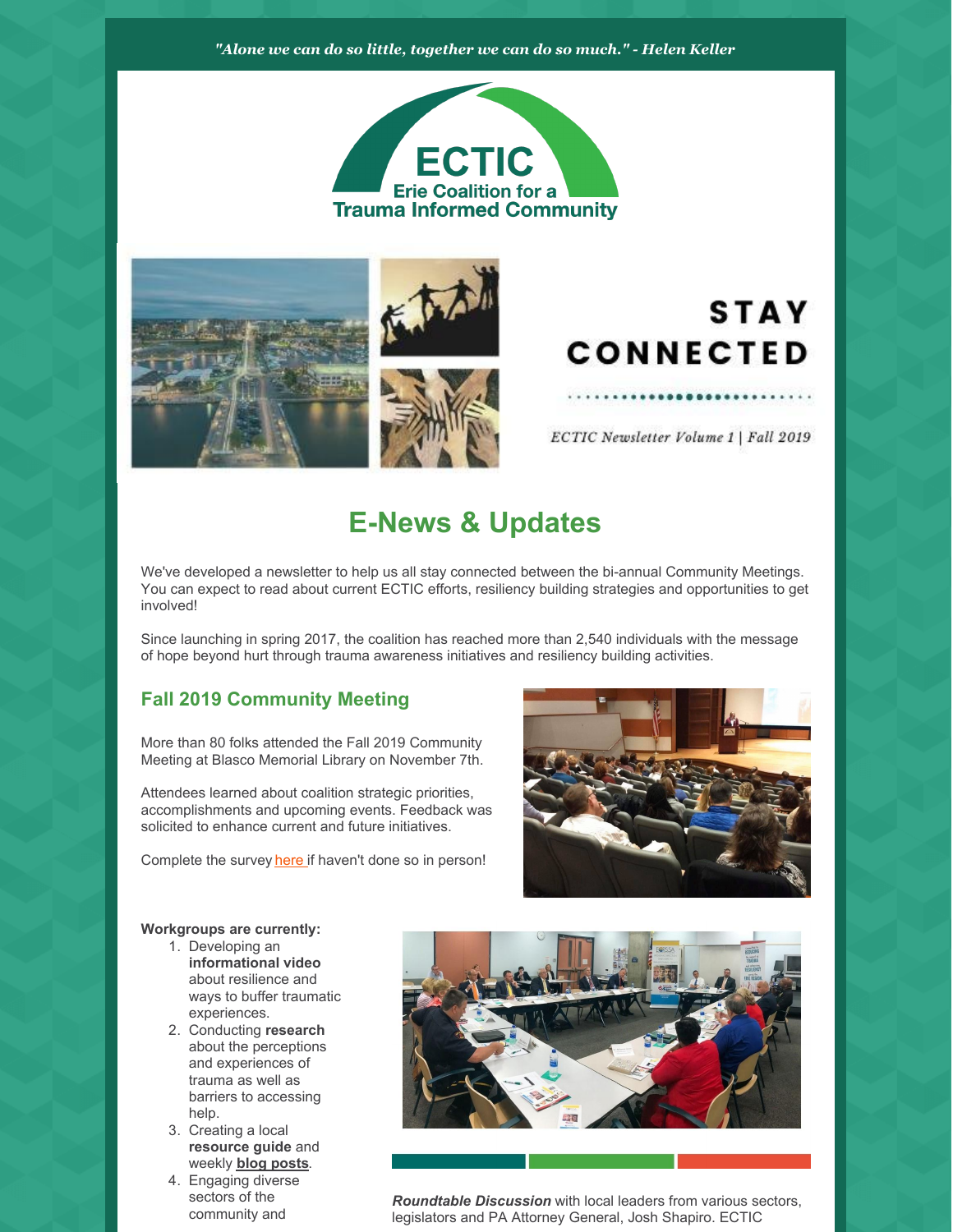promoting common language to **reduce stigma** about trauma.

5. Developing **trainings.**



advocated for a local and state response to trauma because of the way it impacts individuals being served across all of PA's systems.

**Susan Hirt Hagen CORE** COMMUNITY OUTREACH . RESEARCH . EVALUATION

Through ECTIC's partnership with Penn State Behrend CORE, the coalition will be able to continue to meet the increasing requests for trauma training. CORE is currently working on enhancing the Trauma 101 course as well as developing a skills application training for professionals.

Do you have a training need?Let us [know!](https://www.traumainformederie.org/training)

### **Upcoming Events**

We're committed to continuing to offer*FREE* community capacity building opportunities for any interested and willing individual. Check out the upcoming events in early 2020 and help us spread the word by forwarding the newsletter or sharing these printable versions [\(Trauma](https://files.constantcontact.com/c4a18951701/0b6630cf-d396-42ec-b3e1-2190cfb0a85e.pdf) 101 and [Resilience](https://files.constantcontact.com/c4a18951701/7b8805cd-4e74-467d-81a3-19047e4303a8.pdf)).



Trauma affects us all. Learn about the impact of toxic stress and traumatic events that overwhelm our ability to cope. Find hope through an exploration of ways to build resilience and a more connected, thriving Erie County, PA.

[Register](https://www.traumainformederie.org/events/resilience-film-screening-community-discussion) for Trauma 101 **Register for Film & Dinner** 



#### **Film Screening & Panel Discussion**

Resilience is a documentary that explores the science of toxic stress and trauma and the science of hope. ECTIC is offering free *childcare* and *dinner* at this event.

# **Trauma Tips**

### **Coping with the Holidays**

The holiday season is a joyous time for many, enriched by reuniting with friends and family and heartfelt memories of loved ones. For some, though, this supposed, "most wonderful time of the year" can be especially challenging. The holidays can bring their own special stressors—managing uncomfortable family conversations and increased social expectations, dealing with the pressures of gift-giving and financial constraints, lost relationships and loneliness, and the difficult trigger of strong emotions or traumatic experiences.